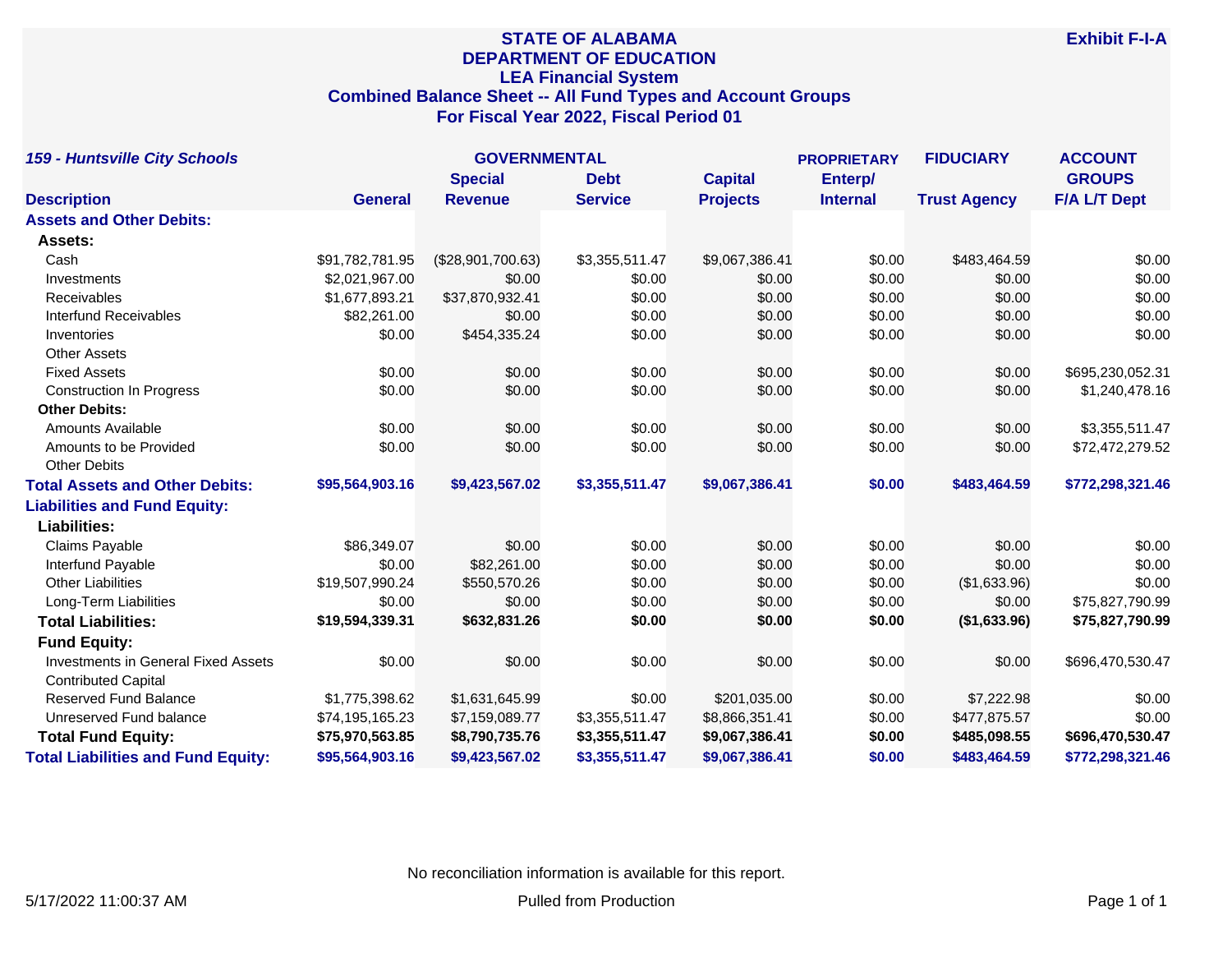### **STATE OF ALABAMA DEPARTMENT OF EDUCATION LEA Financial System Combined Statement of Revenues, Expenditures, and Changes in Fund Balances All Governmental Fund Types and Expendable Trust Funds For Fiscal Year 2022, Fiscal Period 01**

| <b>159 - Huntsville City Schools</b>                                                       | <b>GOVERNMENTAL</b> |                        |                     | <b>FIDUCIARY</b> |                                          |                 |
|--------------------------------------------------------------------------------------------|---------------------|------------------------|---------------------|------------------|------------------------------------------|-----------------|
|                                                                                            | <b>General</b>      | <b>Special Revenue</b> | <b>Debt Service</b> |                  | <b>Capital Projects Expendable Trust</b> | <b>Total</b>    |
| <b>Revenues</b>                                                                            |                     |                        |                     |                  |                                          |                 |
| <b>State Sources</b>                                                                       | \$10,684,319.00     | \$0.00                 | \$0.00              | \$0.00           | \$0.00                                   | \$10,684,319.00 |
| <b>Federal Sources</b>                                                                     | \$122,021.00        | \$1,367,840.77         | \$0.00              | \$0.00           | \$0.00                                   | \$1,489,861.77  |
| <b>Local Sources</b>                                                                       | \$7,253,805.12      | \$450,463.24           | \$0.00              | \$0.00           | \$66,294.85                              | \$7,770,563.21  |
| <b>Other Sources</b>                                                                       | \$11,129.91         | \$0.00                 | \$0.00              | \$0.00           | \$0.00                                   | \$11,129.91     |
| <b>Total Revenues:</b>                                                                     | \$18,071,275.03     | \$1,818,304.01         | \$0.00              | \$0.00           | \$66,294.85                              | \$19,955,873.89 |
| <b>Expenditures</b>                                                                        |                     |                        |                     |                  |                                          |                 |
| <b>Instructional Services</b>                                                              | \$10,329,877.89     | \$901,412.59           | \$0.00              | \$0.00           | \$2,493.96                               | \$11,233,784.44 |
| <b>Instructional Support Services</b>                                                      | \$3,216,495.71      | \$699,944.36           | \$0.00              | \$0.00           | \$5,021.79                               | \$3,921,461.86  |
| <b>Operation &amp; Maintenance Services</b>                                                | \$1,553,678.94      | \$89,262.34            | \$0.00              | \$0.00           | \$780.00                                 | \$1,643,721.28  |
| <b>Auxiliary Services</b>                                                                  | \$10,527.08         | \$496,255.82           | \$0.00              | \$0.00           | \$0.00                                   | \$506,782.90    |
| <b>General Administrative Services</b>                                                     | \$558,175.84        | \$45,043.54            | \$0.00              | \$0.00           | \$0.00                                   | \$603,219.38    |
| <b>Capital Outlay</b>                                                                      | \$0.00              | \$9,963.45             | \$0.00              | \$0.00           | \$0.00                                   | \$9,963.45      |
| Debt Service                                                                               | \$0.00              | \$0.00                 | \$7,210.50          | \$116,833.90     | \$0.00                                   | \$124,044.40    |
| <b>Other Expenditures</b>                                                                  | \$367,451.87        | \$685,129.11           | \$0.00              | \$0.00           | \$200.00                                 | \$1,052,780.98  |
| <b>Total Expenditures:</b>                                                                 | \$16,036,207.33     | \$2,927,011.21         | \$7,210.50          | \$116,833.90     | \$8,495.75                               | \$19,095,758.69 |
| <b>Other Fund Sources (Uses)</b>                                                           |                     |                        |                     |                  |                                          |                 |
| <b>Other Fund Sources:</b>                                                                 | \$0.00              | \$18,082.90            | \$7,210.50          | \$0.00           | \$1,692.61                               | \$26,986.01     |
| Other Fund Uses:                                                                           | \$9,957.10          | \$15,336.30            | \$0.00              | \$0.00           | \$1,692.61                               | \$26,986.01     |
| <b>Total Other Fund Sources (Uses):</b>                                                    | (\$9,957.10)        | \$2,746.60             | \$7,210.50          | \$0.00           | \$0.00                                   | \$0.00          |
| <b>Excess Revenues and Other Sources Over</b><br>(Under) Expenditures and Other Fund Uses: | \$2,025,110.60      | (\$1,105,960.60)       | \$0.00              | (\$116,833.90)   | \$57,799.10                              | \$860,115.20    |
| <b>Beginning Fund Balance - October 1:</b>                                                 | \$73,945,453.25     | \$9,896,696.36         | \$3,355,511.47      | \$9,184,220.31   | \$427,299.45                             | \$96,809,180.84 |
| <b>Ending Fund Balance:</b>                                                                | \$75,970,563.85     | \$8,790,735.76         | \$3,355,511.47      | \$9,067,386.41   | \$485,098.55                             | \$97,669,296.04 |

No reconciliation information is available for this report.

**Exhibit F-II-A**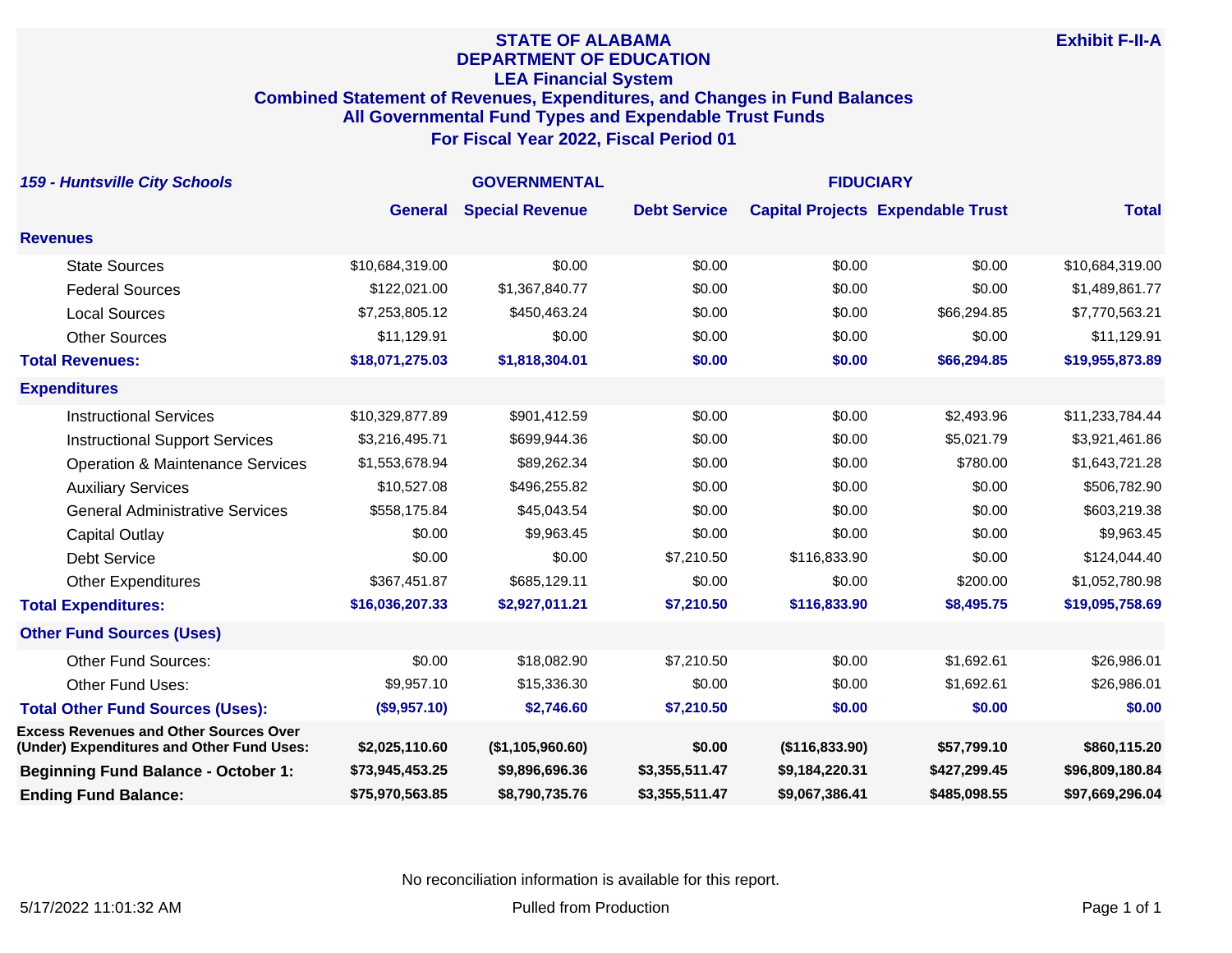## **STATE OF ALABAMA DEPARTMENT OF EDUCATION LEA Financial System Combined Statement of Revenues, Expenditures, and Changes in Fund Balances All Governmental Fund Types and Expendable Trust Funds Budget and Actual For Fiscal Year 2022, Fiscal Period 01**

| <b>159 - Huntsville City Schools</b>                                                  | <b>GENERAL</b>   |                 | <b>VARIANCE</b><br><b>Favorable</b> | <b>SPECIAL REVENUE</b> | <b>VARIANCE</b><br><b>Favorable</b> |                    |
|---------------------------------------------------------------------------------------|------------------|-----------------|-------------------------------------|------------------------|-------------------------------------|--------------------|
| <b>Description</b>                                                                    | <b>Budget</b>    | <b>Actual</b>   | (Unfavorable)                       | <b>Budget</b>          | <b>Actual</b>                       | (Unfavorable)      |
| <b>Revenues</b>                                                                       |                  |                 |                                     |                        |                                     |                    |
| <b>State Sources</b>                                                                  | \$129,290,840.00 | \$10,684,319.00 | (\$118,606,521.00)                  | \$0.00                 | \$0.00                              | \$0.00             |
| <b>Federal Sources</b>                                                                | \$250,000.00     | \$122,021.00    | (\$127,979.00)                      | \$103,109,533.58       | \$1,367,840.77                      | (\$101,741,692.81) |
| <b>Local Sources</b>                                                                  | \$105,563,496.00 | \$7,253,805.12  | (\$98,309,690.88)                   | \$8,160,651.00         | \$450,463.24                        | (\$7,710,187.76)   |
| <b>Other Sources</b>                                                                  | \$20,000.00      | \$11,129.91     | (\$8,870.09)                        | \$291,046.70           | \$0.00                              | (\$291,046.70)     |
| <b>Total Revenues:</b>                                                                | \$235,124,336.00 | \$18,071,275.03 | (\$217,053,060.97)                  | \$111,561,231.28       | \$1,818,304.01                      | (\$109,742,927.27) |
| <b>Expenditures</b>                                                                   |                  |                 |                                     |                        |                                     |                    |
| <b>Instructional Services</b>                                                         | \$127,585,428.18 | \$10,329,877.89 | \$117,255,550.29                    | \$54,810,976.48        | \$901,412.59                        | \$53,909,563.89    |
| <b>Instructional Support Services</b>                                                 | \$43,011,029.93  | \$3,216,495.71  | \$39,794,534.22                     | \$16,982,797.52        | \$699,944.36                        | \$16,282,853.16    |
| <b>Operation &amp; Maintenance Services</b>                                           | \$33,397,014.98  | \$1,553,678.94  | \$31,843,336.04                     | \$2,689,403.73         | \$89,262.34                         | \$2,600,141.39     |
| <b>Auxiliary Services</b>                                                             | \$12,246,075.20  | \$10,527.08     | \$12,235,548.12                     | \$15,356,350.76        | \$496,255.82                        | \$14,860,094.94    |
| <b>General Administrative Services</b>                                                | \$8,701,097.61   | \$558,175.84    | \$8,142,921.77                      | \$5,740,049.52         | \$45,043.54                         | \$5,695,005.98     |
| <b>Special Revenue Outlay</b>                                                         | \$0.00           | \$0.00          | \$0.00                              | \$0.00                 | \$9,963.45                          | (\$9,963.45)       |
| <b>General Service</b>                                                                | \$0.00           | \$0.00          | \$0.00                              | \$0.00                 | \$0.00                              | \$0.00             |
| <b>Other Expenditures</b>                                                             | \$5,195,490.32   | \$367,451.87    | \$4,828,038.45                      | \$17,237,766.47        | \$685,129.11                        | \$16,552,637.36    |
| <b>Total Expenditures:</b>                                                            | \$230,136,136.22 | \$16,036,207.33 | \$214,099,928.89                    | \$112,817,344.48       | \$2,927,011.21                      | \$109,890,333.27   |
| <b>Other Financing Sources (Uses)</b>                                                 |                  |                 |                                     |                        |                                     |                    |
| <b>Other Financing Sources:</b>                                                       | \$5,627,669.13   | \$0.00          | (\$5,627,669.13)                    | \$3,006,768.00         | \$18,082.90                         | (\$2,988,685.10)   |
| <b>Other Financing Uses:</b>                                                          | \$7,890,306.00   | \$9,957.10      | \$7,880,348.90                      | \$0.00                 | \$15,336.30                         | (\$15,336.30)      |
| <b>Total Other Financing Sources (Uses):</b>                                          | (\$2,262,636.87) | (\$9,957.10)    | \$2,252,679.77                      | \$3,006,768.00         | \$2,746.60                          | (\$3,004,021.40)   |
| <b>Excess Revenues and Other Sources Over</b><br>(Under) Expenditures and Other Uses: | \$2,725,562.91   | \$2,025,110.60  | (\$700,452.31)                      | \$1,750,654.80         | (\$1,105,960.60)                    | (\$2,856,615.40)   |
| <b>Beginning Fund Balance - Oct. 1:</b>                                               | \$53,849,398.60  | \$73,945,453.25 | \$20,096,054.65                     | \$9,784,967.15         | \$9,896,696.36                      | \$111,729.21       |
| <b>Ending Fund Balance:</b>                                                           | \$56,574,961.51  | \$75,970,563.85 | \$19,395,602.34                     | \$11,535,621.95        | \$8,790,735.76                      | (\$2,744,886.19)   |

No reconciliation information is available for this report.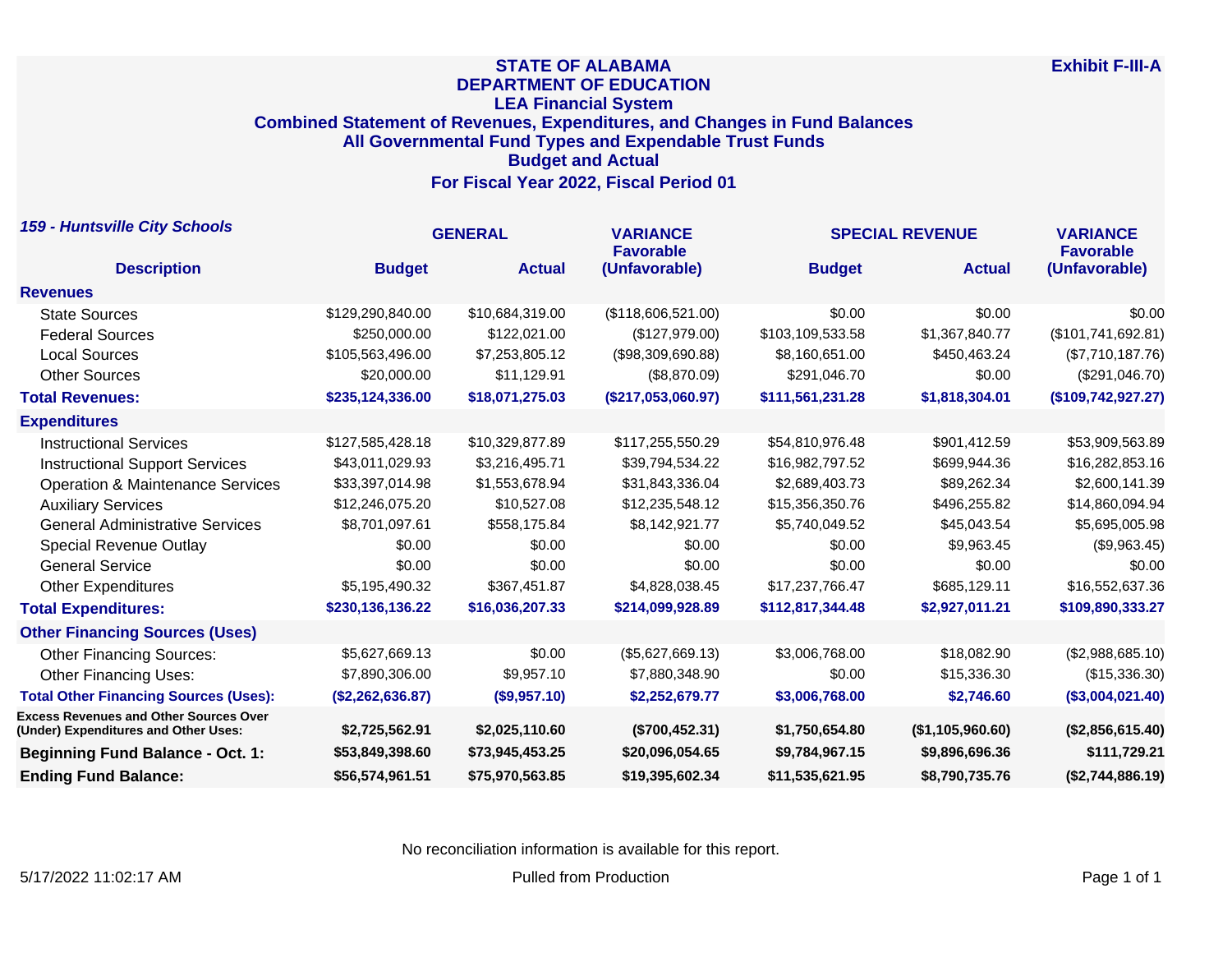## **STATE OF ALABAMA DEPARTMENT OF EDUCATION LEA Financial System Combined Statement of Revenues, Expenditures, and Changes in Fund Balances All Governmental Fund Types and Expendable Trust Funds Budget and Actual For Fiscal Year 2022, Fiscal Period 01**

| <b>159 - Huntsville City Schools</b>                                                  | <b>DEBT SERVICE</b> |                | <b>VARIANCE</b><br><b>Favorable</b> | <b>CAPITAL PROJECTS</b> |                | <b>VARIANCE</b><br><b>Favorable</b> |
|---------------------------------------------------------------------------------------|---------------------|----------------|-------------------------------------|-------------------------|----------------|-------------------------------------|
| <b>Description</b>                                                                    | <b>Budget</b>       | <b>Actual</b>  | (Unfavorable)                       | <b>Budget</b>           | <b>Actual</b>  | (Unfavorable)                       |
| <b>Revenues</b>                                                                       |                     |                |                                     |                         |                |                                     |
| <b>State Sources</b>                                                                  | \$0.00              | \$0.00         | \$0.00                              | \$32,607,102.49         | \$0.00         | (\$32,607,102.49)                   |
| <b>Federal Sources</b>                                                                | \$0.00              | \$0.00         | \$0.00                              | \$0.00                  | \$0.00         | \$0.00                              |
| <b>Local Sources</b>                                                                  | \$0.00              | \$0.00         | \$0.00                              | \$1,319,978.00          | \$0.00         | (\$1,319,978.00)                    |
| <b>Other Sources</b>                                                                  | \$20,440,035.00     | \$0.00         | $(\$20,440,035.00)$                 | \$0.00                  | \$0.00         | \$0.00                              |
| <b>Total Revenues:</b>                                                                | \$20,440,035.00     | \$0.00         | (\$20,440,035.00)                   | \$33,927,080.49         | \$0.00         | (\$33,927,080.49)                   |
| <b>Expenditures</b>                                                                   |                     |                |                                     |                         |                |                                     |
| <b>Instructional Services</b>                                                         | \$0.00              | \$0.00         | \$0.00                              | \$500,000.00            | \$0.00         | \$500,000.00                        |
| <b>Instructional Support Services</b>                                                 | \$0.00              | \$0.00         | \$0.00                              | \$0.00                  | \$0.00         | \$0.00                              |
| <b>Operation &amp; Maintenance Services</b>                                           | \$0.00              | \$0.00         | \$0.00                              | \$284,965.00            | \$0.00         | \$284,965.00                        |
| <b>Auxiliary Services</b>                                                             | \$0.00              | \$0.00         | \$0.00                              | \$0.00                  | \$0.00         | \$0.00                              |
| <b>Debt Administrative Services</b>                                                   | \$0.00              | \$0.00         | \$0.00                              | \$0.00                  | \$0.00         | \$0.00                              |
| Capital Outlay                                                                        | \$0.00              | \$0.00         | \$0.00                              | \$31,091,487.79         | \$0.00         | \$31,091,487.79                     |
| <b>Debt Service</b>                                                                   | \$25,048,047.00     | \$7,210.50     | \$25,040,836.50                     | \$5,261,242.00          | \$116,833.90   | \$5,144,408.10                      |
| <b>Other Expenditures</b>                                                             | \$0.00              | \$0.00         | \$0.00                              | \$0.00                  | \$0.00         | \$0.00                              |
| <b>Total Expenditures:</b>                                                            | \$25,048,047.00     | \$7,210.50     | \$25,040,836.50                     | \$37,137,694.79         | \$116,833.90   | \$37,020,860.89                     |
| <b>Other Financing Sources (Uses)</b>                                                 |                     |                |                                     |                         |                |                                     |
| <b>Other Financing Sources:</b>                                                       | \$4,883,538.00      | \$7,210.50     | (\$4,876,327.50)                    | \$2,000,000.00          | \$0.00         | (\$2,000,000.00)                    |
| <b>Other Financing Uses:</b>                                                          | \$0.00              | \$0.00         | \$0.00                              | \$0.00                  | \$0.00         | \$0.00                              |
| <b>Total Other Financing Sources (Uses):</b>                                          | \$4,883,538.00      | \$7,210.50     | (\$4,876,327.50)                    | \$2,000,000.00          | \$0.00         | (\$2,000,000.00)                    |
| <b>Excess Revenues and Other Sources Over</b><br>(Under) Expenditures and Other Uses: | \$275,526.00        | \$0.00         | (\$275,526.00)                      | (\$1,210,614.30)        | (\$116,833.90) | \$1,093,780.40                      |
| <b>Beginning Fund Balance - Oct. 1:</b>                                               | \$3,233,906.33      | \$3,355,511.47 | \$121,605.14                        | \$1,839,379.86          | \$9,184,220.31 | \$7,344,840.45                      |
| <b>Ending Fund Balance:</b>                                                           | \$3,509,432.33      | \$3,355,511.47 | (\$153,920.86)                      | \$628,765.56            | \$9,067,386.41 | \$8,438,620.85                      |

No reconciliation information is available for this report.

5/17/2022 11:02:55 AM Pulled from Production Production Production Production Production